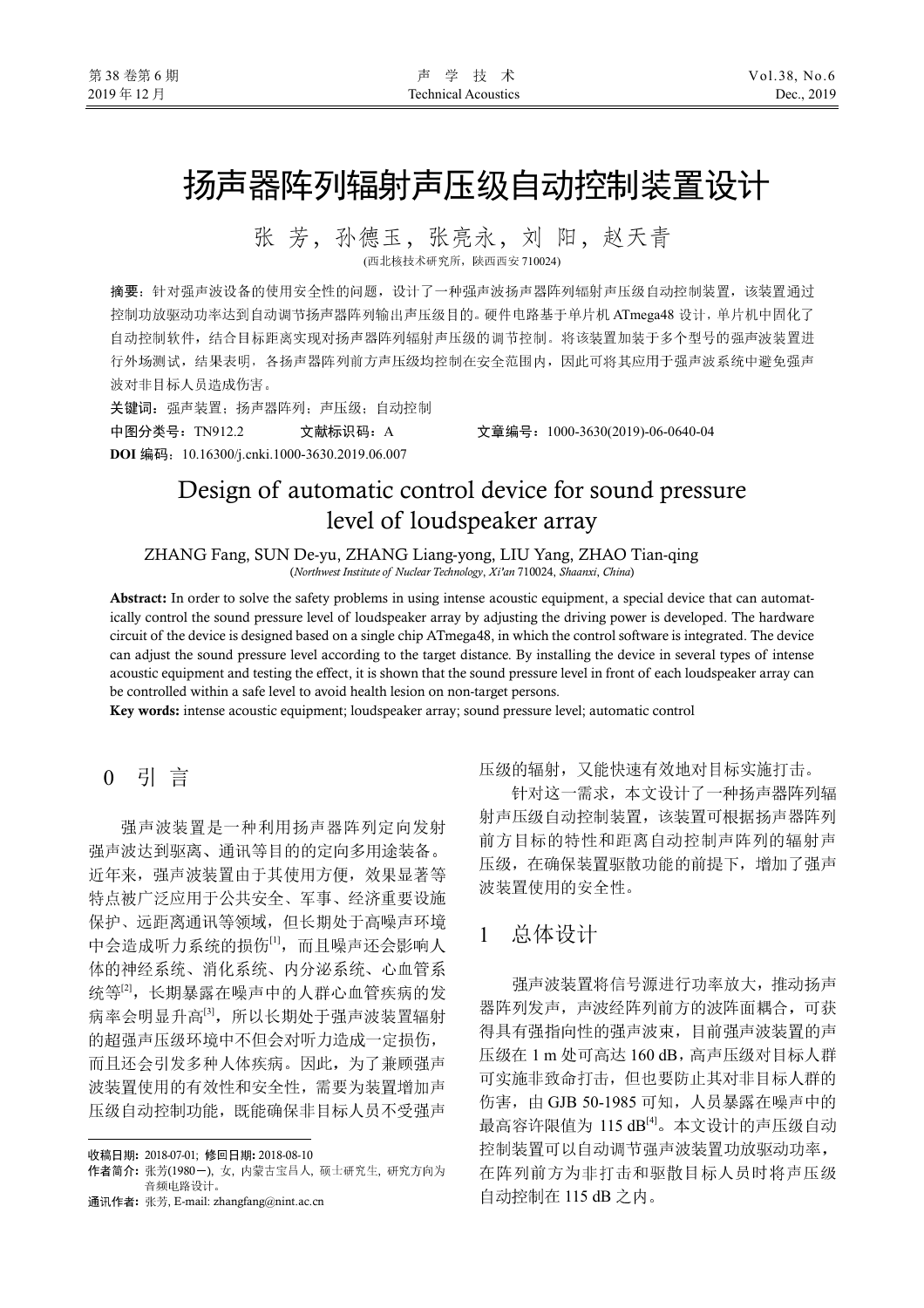自动控制装置系统组成框图如图 1 所示,主要 由测距模块、控制模块等组成。测距模块采用激光 测距仪测量目标距离,并将距离数据传输到控制模 块中;控制模块的单片机中集成了声压级自动控制 软件,可结合目标属性和距离数据信息调节驱动功 放的输出电压增益,达到控制驱动功放功率目的, 由功放驱动扬声器阵列发射声波,即可自动调节扬 声器阵列的辐射声压级。





系统的工作流程如图 2 所示, 操作人员通过监 视器确定阵列前方目标人群特性,判断为暴(骚)乱 目标人群时强声装置正常运行,判断为非目标人群 时,启动自动控制声压模式,由自动测距模块测量 非目标人员距离,并将测距结果反馈至控制模块, 由控制模块计算该处声压级是否超出最高限值 115 dB, 若未超出则不作处理, 若目标处声压级超 出最高限值,由控制模块自动调节功放驱动功率, 将目标处声压级控制到最高限值 115dB 以内。同时 操作人员通过视频监视器,实时监测强声波装置前 方目标人群特性,若确定为暴(骚)乱人员,则退出 自动控制声压模式,实现对目标人员的有效驱散。





# 2 控制模块

#### 2.1 硬件电路设计

控制模块的硬件电路基于单片机 ATmega48 设 计,电路图如图 3 所示。ATmega48 通过 MAX232 与激光测距仪的串口相连接,实现接收测距仪数据 功能。自动控制软件通过 ISP 接口固化在单片机中, 实现功放驱动功率自动调节,达到控制扬声器阵列



Fig.3 Circuit diagram of the control module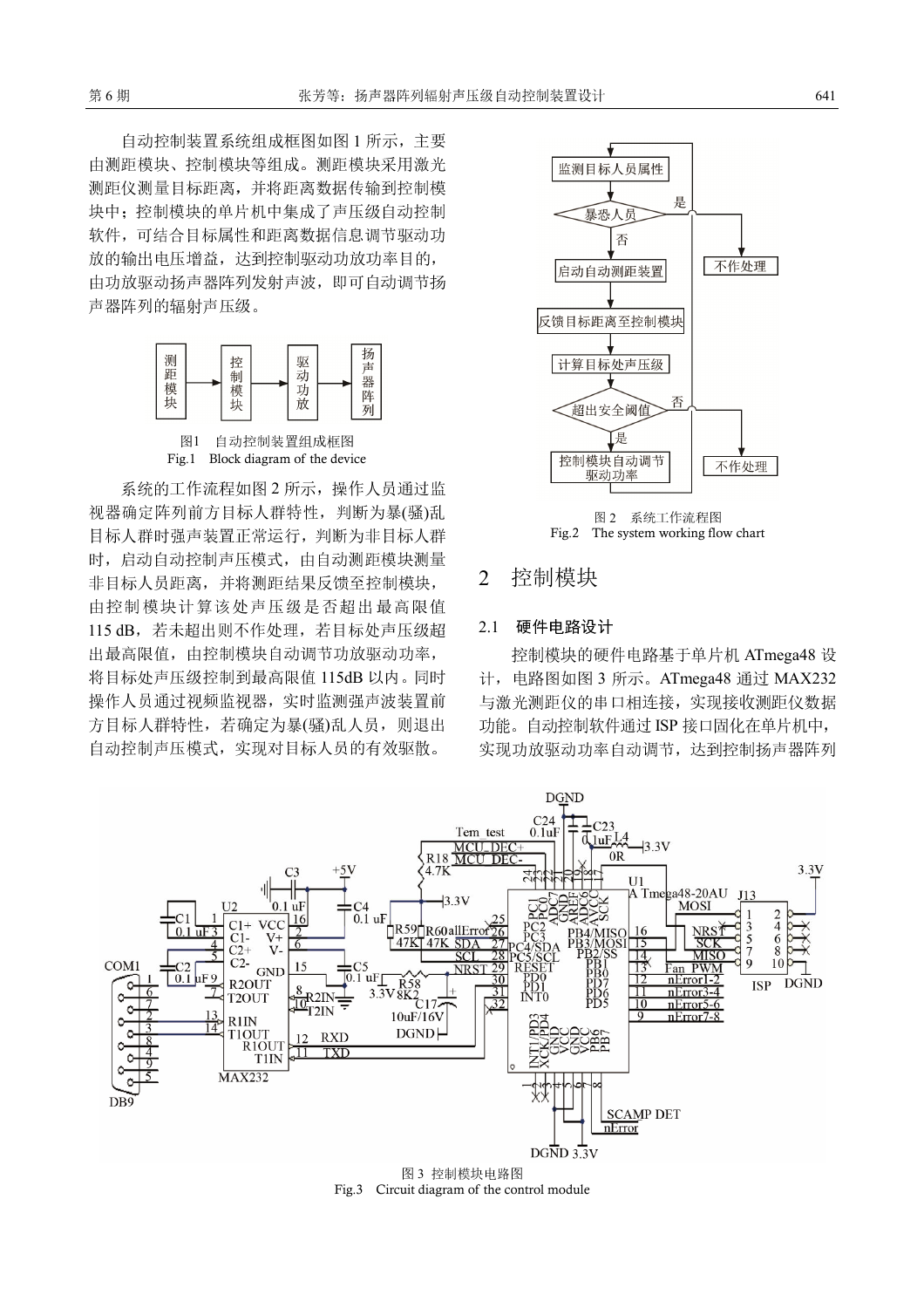声压级的功能。

#### 2.2 控制软件设计

扬声器单体 1 m 处声压级与灵敏度关系为<sup>[5]</sup>:  $L_{\rm sp1} = L_{\rm sp0} + 10 \lg W$  (1)

式中,  $L_{\text{sp}}$ 为扬声器单体 1 m 处的声压级,  $L_{\text{sp}}$ 为 扬声器灵敏度,*W* 为扬声器单元驱动功率。

组成强声波装置阵列的扬声器辐射的声波具 有相同相位和相同幅值的特征,阵列在 1 m 处的声 压级与扬声器单体 1 m 处辐射声压级关系为<sup>[6]</sup>

$$
L_{\rm SPn} = L_{\rm SP1} + 20 \lg n \tag{2}
$$

式中,  $L_{\text{SD}}$  为扬声器阵列 1 m 处声压级, n 为阵列 中扬声器的个数。

理想状态下,在声源的中心轴线上,声压级与 传输距离的对应关系可表示为[5][7]

$$
L_{\rm SPd} = L_{\rm SPI} - 20 \lg d \tag{3}
$$

式中,  $L_{rad}$  为声轴线上距离 *d* 处的声压级。

在实际传播过程中,空气对声波具有衰减作 用,且衰减系数与声波的频率以及空气的温度和湿 度等因素有关,即远距离处理论计算声压级值比实 际的要高,但相比于强声波装置辐射的高声压级这 一差值相对很小,按照理论值调节声压级可满足设 计要求,空气对声波的衰减可忽略不计。于是得出 阵列声轴线上 *d* 处的声压级关系式:

$$
L_{\text{SPd}n} = L_{\text{SP0}} + 10 \lg W + 20 \lg n - 20 \lg d \tag{4}
$$

式中,  $L_{\text{Spd}$ , 为距离扬声器阵列声源 *d* 处的声压级。

控制模块通过控制驱动功放输出电压*U<sup>m</sup>* 的增 益来控制功放的驱动功率,将单片机控制功放输出 电压增益的系数设为 *a*,则可得驱动功放输出功率:

$$
W = \frac{(aU_m)^2}{R} \tag{5}
$$

式中,*W* 为驱动功放输出功率,即扬声器单元驱动 功率,*U<sup>m</sup>* 为功放输出额定电压,*R* 为扬声器阻抗。

将距离扬声器阵列 *d* 处的限制声压级设为  $L_{SP}$ , 则可得控制功放输出电压增益系数  $a$  与距离 *d* 的关系式:

$$
a=10^{(\lg d+\lg \frac{\sqrt{R}}{nU_m}+\frac{1}{20}(L_{\text{SP}_x}-L_{\text{SP}_0}))}
$$
(6)

在扬声器的型号、阵列中扬声器个数及限制声 压级设定后, 式(6)中 *R、n U<sub>m</sub>、 L*<sub>SP0</sub> 和 L<sub>SPx</sub> 均为 已知,则可根据距离 *d* 得出电压增益系数 *a* 值。

根据式(6)算法编写自动控制软件,并固化在控 制模块中,将测距仪所测距离值反馈至单片机中, 根据每个目标点的距离值得到电压增益系数 a, 控 制模块根据该系数值对功放进行电压输出增益自 动调节,即可将距扬声器阵列声轴线 *d* 处目标的声 压级自动控制在设定值内。

### 3 实验验证

采用由扬声器 BMS4592 组成的 4 元、7 元和 16 元扬声器阵列进行外场试验,为扬声器加载频率 1 kHz、额定功率 100 W 的驱动,选取阵列前方声 轴线上 100 m 内 20 个点,采用英国 Cirrus 公司型 号为 CR:162B 的声级计, 测量其声压级值, 同时对 比各扬声器阵列加装声压级自动控制装置后相应 各点的声压级。

由 4 图可见,未加装声压级自动控制装置时, 4元扬声器阵列前方56 m内声压级均大于安全限值 115 dB, 加装自动控制装置后声压级被控制在 115 dB 之内,阵列前方 56~100 m 范围内各点声压 级均未超过 115 dB, 加装控制装置前后各点声压级 基本一致。图 5 和图 6 表明,7 元和 16 元扬声器阵 列加装控制装置后同样达到了控制阵列辐射声压 级的目的。

强声波装置驱散作用时一般采用警报声源,其









Fig.5 The contrast figure of sound pressure levels before and after a seven-element array installed with the control device